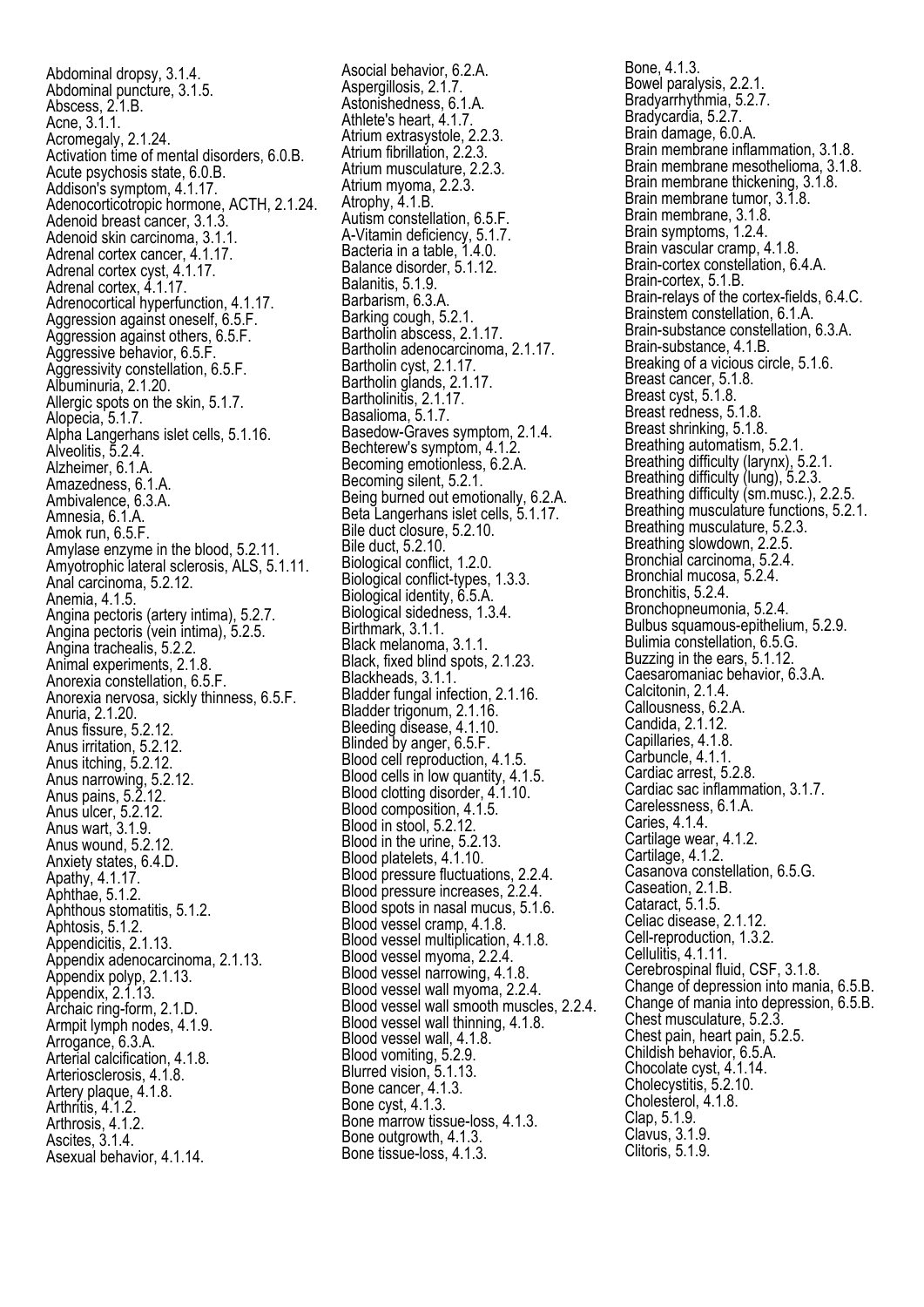Cochlea, 5.1.12. Coincidence of specialprograms, 6.0.B. Cold influenza, 5.1.6. Colitis ulcerosa, 2.1.15. Colitis, 2.1.14. Coloboma, 2.1.23. Colon adenocarcinoma, 2.1.14. Colon bleeding, 2.1.14. Colon cancer, 2.1.14. Colon polyp, 2.1.14. Colon, 2.1.14. Color blindness, 6.3.A. Compassion reduction, 6.2.A. Compulsion of fighting, 6.3.A. Compulsion of misleading, 6.3.A. Compulsion of pretence, 6.3.A. Compulsion of prove, 6.3.A. Compulsion of violence, 6.3.A. Compulsion of winning, 6.3.A. Compulsive aggressiveness, 6.5.F. Compulsive communication, 6.5.F. Compulsive dealing with death, 6.5.G. Compulsive differentiation, 6.3.A. Compulsive emotional outbursts, 6.5.F. Compulsive generalization, 6.3.A. Compulsive humiliation, 6.3.A. Compulsive lying, 6.3.A. Compulsive non-communication, 6.5.F. Compulsive non-nutrition, 6.5.F. Compulsive nutrition, 6.5.G. Compulsive partner search, 6.5.G. Compulsive provocation, 6.3.A. Compulsive publishing, 6.5.F. Compulsive silence, 6.5.F. Compulsive speaking, 6.5.F. Compulsive writing, 6.5.F. Concentration disorder, 1.2.1. Condyloma, 5.1.9. Conflict activation on the effect of rails, 1.2.3. Conflict impact sequence, 6.5.C. Conflict-active-phase, 1.2.1. Conflict-after-phase, 1.2.1. Confrontation-fear constellation, 6.4.D. Confusedness, 6.1.A. Confusion, 6.1.A. Conjunctiva inflammation, 5.1.5. Conjunctiva redness, 5.1.5. Conjunctiva, 5.1.5. Conjunctivitis, 5.1.5. Connective-tissue inflammation, 4.1.1. Connective-tissue necrosis, 4.1.1. Connective-tissue tissue-reduction, 4.1.B. Connective-tissue tumor, 4.1.1. Consciousness-change, 6.0.A. Consciousness-loss, absence, 5.1.D. Consciousness-narrowing, 6.1.A. Consternatedness, 6.1.A. Consternation, 6.1.A. Constipation, 5.2.12. Contradictoriness, 6.3.A. COPD, 5.2.3. Corium, 3.1.1. Cornea inflammation, 5.1.5. Cornea, 5.1.5. Coronary-artery-intima, 5.2.7. Coronary-vein-intima, 5.2.5. Coronary-vessel narrowing (artery

Coronary-vessel narrowing (vein), 5.2.5. Cortex-fields (images, cross sections), 6.4.C. Cough (dry, larynx), 5.2.1. Cough (dry, lungs), 5.2.3. Cough (with phlegm, larynx), 5.2.2. Cough (with phlegm, lung), 5.2.4. Cough cramps (larynx), 5.2.1. Cough cramps (lung), 5.2.3. Coughing attack (larynx), 5.2.1. Coughing attack (lung), 5.2.3. Coughing stimulus (larynx), 5.2.1. Coughing stimulus (lung), 5.2.3. Crater on the breast, 5.1.8. Crohn's disease, 2.1.12. Croup cough, 5.2.1. Croup syndrome, 5.2.2. CT-images in the phases, 1.2.4. Cushing's syndrome, 4.1.17. Cystic Fibrosis (CF), 2.1.7. Cystitis, 5.2.14. Deafness, 5.1.12. Delusions of grandeur, 6.3.A. Dementia, 6.1.A. Dental granuloma, 4.1.4. Dentin, 4.1.4. Depigmentation, 5.1.7. Depression, 6.5.A. Depressive behavior, 6.5.A. Dermatitis, 5.1.7. Dermatofibroma, 3.1.9. Dermis, 3.1.1. Detachment-conflict, 5.1.A. Devaluation compulsion, 6.3.A. Diabetes mellitus, 5.1.17. Diabetes, 5.1.16. Diaphragm musculature (smooth), 2.2.5. Diaphragm musculature (striated), 5.2.3. Diaphragm myoma, 2.2.5. Diarrhea, 2.1.12. Diphtheria, 5.2.2. Discus hernia, 4.1.2. Disease, cancer, 1.0.1. Dishonest conduct, 6.3.A. Dizziness, 5.1.12. Double vision, 5.1.13. Dryness of the lungs, 2.1.7. Ductal breast cancer, 5.1.8. Ductal mamma carcinoma, 5.1.8. Dulling the mind, 6.1.A. Dullness, 6.1.A. Duodenum gland-epithelium, 2.1.9. Dwarfism, 2.1.24. Earaches (gland-epithelium), 2.1.22. Earaches (squamous-epithelium), 5.1.6. Eczema, 5.1.7. Edema-formation, 2.1.21. Effusions, 3.1.4. Egocentric behavior, 6.3.A. Embryo, 1.3.0. Emotional intelligence, 6.3.A. Empathy inability, 6.2.A. Enamel discoloration, 5.1.1. Enamel, 5.1.1. Endometriosis, 2.1.19. Endometrium adenocarcinoma, 2.1.19. Endometrium polyp, 2.1.19.

Enteroidea adenocarcinoma, 2.1.23. Entrapment fear, 6.4.D. Epidermis, 5.1.7. Epiglottis, 5.2.2. Epilepsy, 5.1.11. Epileptic attack, 5.1.11. Erysipelas, 4.1.1. Erythema, 5.1.7. Erythrocythemia, 4.1.5. Esophagitis, 5.1.4. Esophagus adenocarcinoma, 2.1.6. Esophagus bleeding, 5.1.4. Esophagus closure, 5.1.4. Esophagus fungus, 2.1.6. Esophagus gland-epithelium, 2.1.6. Esophagus muscle cramp, 5.1.4. Esophagus narrowing, 2.1.6. Esophagus pains, 5.1.4. Esophagus paralysis, 5.1.4. Esophagus polip, 2.1.6. Esophagus squamous-epithelium, 5.1.4. Esophagus swelling, 2.1.6. Esophagus thickening, 2.1.6. Essential hypertension, 4.1.16. Estrogen, 5.2.A. Eustachian tube squamous-epithelium, 5.1.6. Eustachian tubes, 2.1.22. Ewing's sarcoma, 4.1.6. Exaggerated fear, 6.4.D. Excessive eating desire, 4.1.11. Excessive edema-formation, 2.1.21. Excessive pains, 2.1.21. Excessive symptoms, 2.1.21. Excessive tiredness, 1.2.1. Excessive urination stimulus, 5.2.13. Exhalation difficult, 2.2.5. Exploitation mania, 6.3.A. Expression of love in biology, 5.1.8. Extra heartbeats, 2.2.3. Extremist behavior, 6.3.A. Eye dryness, 5.1.5. Eye lens, 5.1.5. Eye neuroepithelium, 5.1.13. Eye tuberculosis, 2.1.23. Fallopian tube adenocarcinoma, 2.1.19. Fallopian tube closure, 2.1.19. Fanatical behavior, 6.3.A. Fascia, 4.1.2. Fast liver swelling, 5.2.10. Fast pancreas swelling, 5.2.11. Fast pulse, 5.2.5. Fat balance disorder, 4.1.17. Fat node, 4.1.11. Fat tumor, 4.1.11. Fat-tissue, 4.1.11. Fatty liver, 2.1.10. Feeling of being captured, 6.4.D. Feeling of being locked up, 6.4.D. Feeling of entrapment, 6.4.D. Feeling of torturing the soul, 6.4.D. Female prostate, 5.1.9. Femininity increase, 4.1.14. Femoral neck bone, 4.1.5. Fever in case of gland-tissues, 2.1.B. Fever in case of protect.membr.tissues, 3.1.B. Fever in case of squamous-ep.tissues, 5.1.B. Fever in the case of connective-tissues, 4.1.B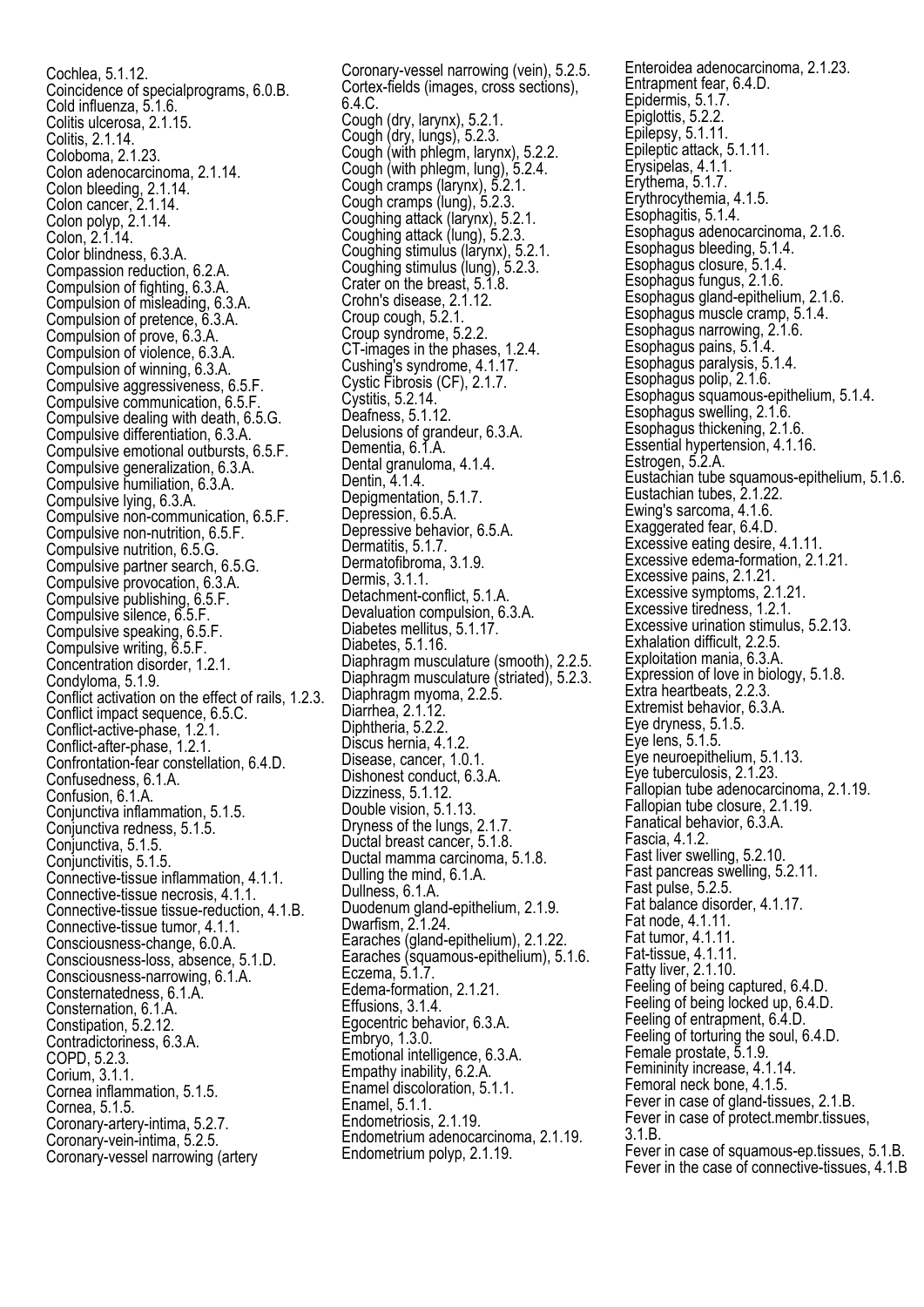Fiber tumor, 4.1.1. Fibrillation, 2.2.B. Fibroma, 4.1.1. Fibromyalgia, 4.1.2. Flickering eyes, 5.1.13. Fluctuating blood sugar level, 5.1.16. Fluid accumulations in the body, 3.1.4. Fluid in the chest, 3.1.6. Fluid in the lung, 2.1.7. Focusing disorder, 5.1.13. Food channel smooth-musculature, 2.2.1. Food intolerance, 2.1.12. Foot fungus, 3.1.1. Foot joint, 4.1.2. Foreskin shrinking, 5.1.9. Foreskin, 5.1.9. Fraud mania, 6.3.A. Freckle, 3.1.1. Frontal sinus inflammation, 5.1.6. Frontal-cortical constellation, 6.4.D. Frontal-fear constellation, 6.4.D. Frontal-fear separation-conflicts, 5.1.B. Frontal-occipital constellation, 6.4.D. Function loss, 5.1.B. Function reduction, 5.1.B. Functional relations, 4.1.C. Fungal bacteria in a table, 1.4.0. Fungal cystitis, 2.1.16. Fungal ear infection, 2.1.22. Fungal intestine inflammation, 2.1.12. Fungal lung inflammation, 2.1.8. Fungi in a table, 1.4.0. Furuncle, 4.1.1. Furunculosis, 4.1.1. Gall bladder, 5.2.10. Gallstone, 5.2.10. Gastritis, 2.1.9. Gendered separation-conflicts, 5.1.B. Genital ulcer, 5.1.9. Genital vitiligo, 5.1.9. Genital wart, 3.1.9. Germ-layer, 1.3.0. Giantism, 2.1.24. Gland-tissue degradation, 1.3.2. Gland-tissue, 2.1.B. Glans, 5.1.9. Glass bones, 4.1.3. Glaucoma, 5.1.13. Gluten intolerance, 2.1.12. Goblet cell adenocarcinoma, 2.1.7. Goiter, 5.1.14. Gonorrhea, 5.1.9. Gout, 4.1.2. Granulocytopenia, 4.1.9. Green star, 5.1.13. Grey star, 5.1.5. Growth hormone disorder, 2.1.24. Growth hormone, somatotropin, STH, 2.1.24. Growth of body parts, 2.1.24. GT-zone constellation, 6.5.A. GT-zones and the left-handed people, 6.5.E. GT-zones and the right-handed people, 6.5.D. Gum, 5.1.2. Hair loss, 5.1.7. Hair root, 5.1.7. Hamster face, 5.1.3. Hand joint, 4.1.2.

Handedness, 1.3.4. Hanging wart, 3.1.9. Hardness of hearing, 5.1.12. Hashimoto's thyroiditis, 2.1.4. Hate, 6.3.A. Hatefulness, 6.3.A. Hay fever, 5.1.6. HCA, hanging conflict-activity, 1.2.2. Headaches, 1.2.1. Hearing cortex, 5.1.12. Hearing hallucination, 6.5.G. Hearing loss, 5.1.12. Hearing of voices, 6.5.G. Hearing reduction, 5.1.12. Heart attack, 5.2.8. Heart enlargement, 4.1.7. Heart failure, 5.2.8. Heart fibrillation, 2.2.3. Heart infarction, 5.2.8. Heart muscle necrosis, 4.1.7. Heart muscle thickening, 4.1.7. Heart muscle tissue-loss, 4.1.7. Heart rhythm acceleration, 5.2.5. Heart rhythm deceleration, 5.2.8. Heart rhythm disorders on one page, 5.2.8. Heart rhythm phenomena, 5.2.8. Heart slowdown, 5.2.8. Heart trembling, 2.2.3. Heart weakness, 4.1.7. Heart-atrium-fibrillation, 2.2.3. Heartburn, 5.2.9. Heart-chamber-fibrillation, 4.1.7. Heart-chamber-musculature, 4.1.7. Heartlessness, 6.2.A. Heavy breathing (larynx), 5.2.1. Heavy breathing (lungs), 5.2.3. Heavy breathing (smooth m.), 2.2.5. Helicobacter pylori, 5.2.9. Hemangioma, 4.1.8. Hematemesis, 5.2.9. Hematuria, 5.2.13. Hemoglobin, 4.1.5. Hemophilia, 4.1.10. Hemorrhoids, 5.2.12. Hepatic coma, 5.2.10. Hepatitis, 5.2.10 Hepatomegaly, 2.1.10. Herpes Zoster, 3.1.2. Herpes, 5.1.7. High blood pressure, 4.1.16. High sugar level, 5.1.17. Hirsutism, 4.1.17. HIV, AIDS, 5.1.9. Hoarseness, 5.2.1. Hodgkin's lymphoma, 4.1.9. Hole in tooth, 4.1.4. Homosexuality, 6.5.A. Hordeolum, 3.1.9. Hormonal castration, 5.2.A. Hormonal state, 5.2.A. Hormonal tilting, 5.2.A. Hormone change due to GTZ-confict, 5.2.B. Hormone disorders, 2.1.24. Hormone problems, 2.1.24. Hostility, 6.3.A. Hovering constellation, 6.5.F. How does a RH man react, 5.2.B.

How does a RH woman react, 5.2.B. HPV (Human Papilloma Virus), 5.2.6. Hyperactivity, 4.1.17. Hyperaldosteronism, 4.1.17. Hyperesthesia, 5.1.D. Hyperglycemia, 5.1.17. Hyperglycemic shock, 5.1.17. Hyperglycosemia, 5.1.17. Hyperhydratation, 2.1.20. Hyperhydration, 2.1.20. Hyperinsulinemia, 5.1.16. Hyperperistalsis, 2.2.1. Hyperpigmentation, 3.1.1. Hypersensitive teeth, 5.1.1. Hypersensitivity, 5.1.D. Hypertension, 4.1.16. Hyperthyreosis, 2.1.4. Hypervascularization, 4.1.8. Hypoesthesia, 5.1.D. Hypoglycagonemia, 5.1.16. Hypoglycemia, 5.1.16. Hypoglycemic shock, 5.1.16. Hypoglycosemia, 5.1.16. Hypoinsulinemia, 5.1.17. Hypophysis, 2.1.24. Hyposensitivity, 5.1.D. Hypothalamus, 2.1.24. Hypothyreosis, 2.1.4. Icterus, 5.2.10. Ileum (lower small intestine), 2.1.12. Impact of the primary GTZ-conflicts, 5.2.B. Incontinence, 4.1.12. Incorrect behavior, 6.3.A. Increase of intraocular pressure, 5.1.13. Increased blood sugar level, 5.1.17. Increased hair growth, 4.1.17. Increased pulse, 5.2.5. Infantilism, 6.5.A. Infection, 1.4.0. Infertility, 2.1.24. Inflamed bowel syndrome (IBS), 2.1.12. Influenza (larynx), 5.2.2. Influenza (lung), 5.2.4. Influenza (nose), 5.1.6. Inhalation difficult, 2.2.5 Initial hormonal state, 5.2.B. Injuring compulsion, 6.2.A. Injury conflict, 3.1.A. Inner ear, 5.1.12. Inner-skin-scheme, 5.1.D. Inner-skin-sensitivity-scheme, 5.1.D. Insatiable feeling of hunger, 5.1.16. Insensitivity, 6.2.A. Insulin deficiency, 5.1.17. Insulin resistance, 5.1.16. Insult conflict, 3.1.A. Insulting compulsion, 6.2.A. Intelligence level reduction, 6.1.A. Intelligence reduction, 6.1.A. Intestine cancer, 2.1.12. Intestine closure, 2.1.12. Intestine colic (intestine inflammation), 2.1.12. Intestine colic (pain cramp), 2.2.1. Intestine inflammation, 2.1.12. Intestine muscles, 2.2.1. Intestine myoma, 2.2.1. Intestine perforation, 2.1.12.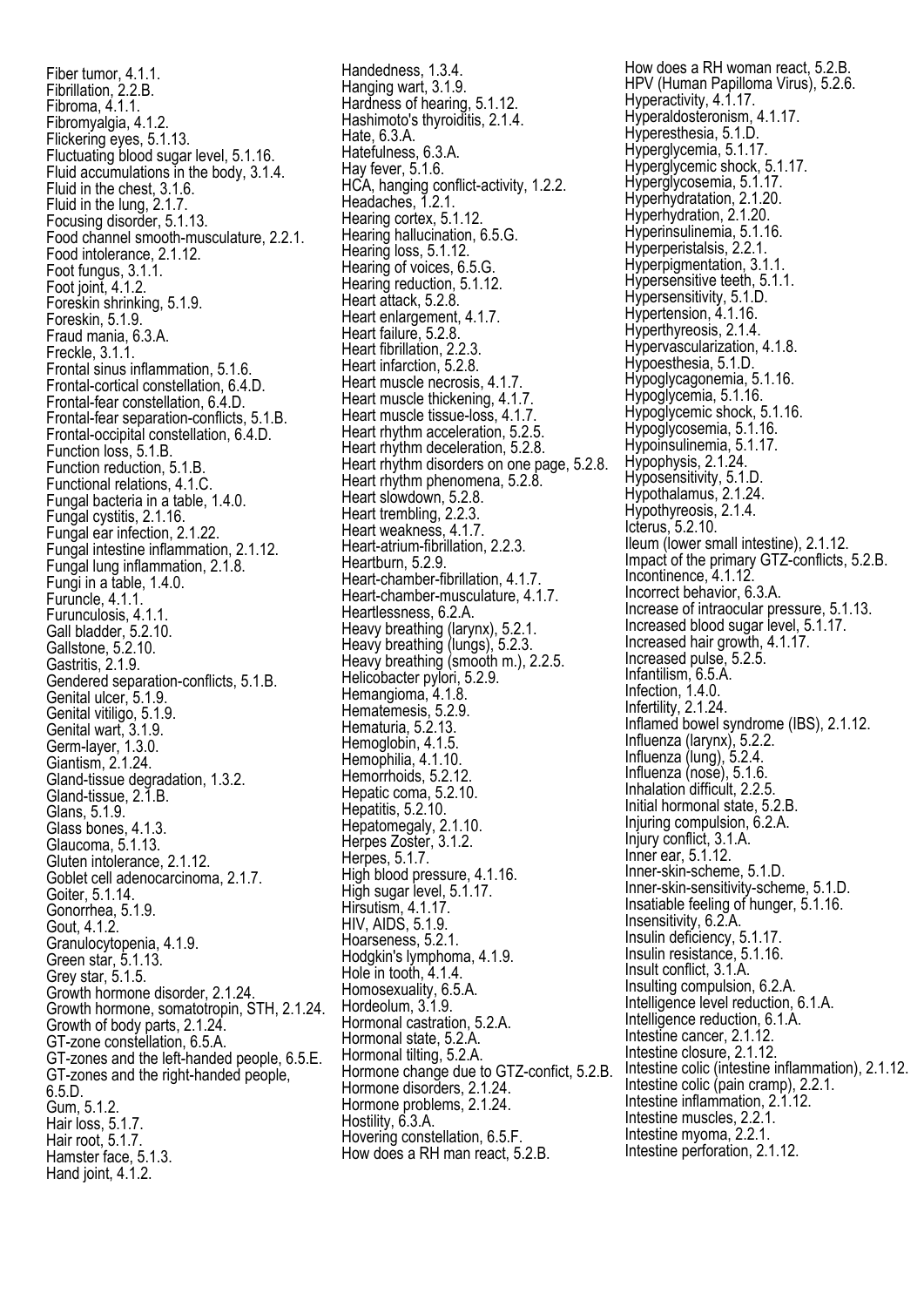Intestine polyp, 2.1.12. Intestine tumor, 2.1.12. Intraductal breast cancer, 5.1.8. Intraductal breast carcinoma, 5.1.8. Iris adenocarcinoma, 2.1.23. Iris smooth musculature, 2.1.23. Iris, 2.1.23. Irregular heartbeat, 4.1.7. Irritable bowel syndrome (IBS), 2.1.12. Irritation (larynx-airway), 5.2.2. Irritation (lung airways), 5.2.4. Irritation (nasal airway), 5.1.6. Jaundice, 5.2.10. Jawbone, 4.1.4. Jejunum (upper small intestine), 2.1.12. Joint inflammation, 4.1.2. Joints, 4.1.2. Kaposi's Sarcoma, 3.1.1. Keratitis, 5.1.5. Kidney adenocarcinoma, 2.1.20. Kidney cancer, 4.1.16. Kidney cortex cyst, 4.1.16. Kidney cortex necrosis, 4.1.16. Kidney cortex tumor, 4.1.16. Kidney cortex, 4.1.16. Kidney cramp, 2.1.20. Kidney dysfunction, 2.1.20. Kidney failure, 2.1.20. Kidney fungus, 2.1.20. Kidney insufficiency, 2.1.20. Kidney pain cramp, 5.2.13. Kidney pelvis inflammation, 5.2.13. Kidney pelvis, 5.2.13. Kidney sand, 5.2.13. Kidney stone (calcite), 5.2.13. Kidney stone (oxalate), 2.1.20. Kidney tuberculosis, 2.1.20. Kidney-collecting-tubes syndrome, 2.1.21. Kidney-collecting-tubes, 2.1.20. Kleptomania, stealing compulsion, 6.3.A. Kraurosis, 5.1.9. Labia, 5.1.9. Lack of movement, 4.1.11. Lameness, 5.1.11. Large growth, 2.1.24. Laryngitis, 5.2.2. Larynx cancer, 5.2.2. Larynx edema, 5.2.2. Larynx inflammation, 5.2.2. Larynx mucosa, 5.2.2. Larynx musculature, 5.2.1. Larynx squamous-epithelium, 5.2.2. Lateralization, 5.1.12. Left-handed men, 6.5.E. Left-handed women, 6.5.E. Leg swelling, 2.1.20. Leg ulcer, 5.1.7. Leiomyoma, 2.2.2. Leiomyosarcoma, 2.2.2. Lens clouding, 5.1.5. Leprosy, 3.1.1. Leucocythemia, 4.1.5. Leucorrhoea, 2.1.19. Leukemia, 4.1.5. Leukoblastosis, 4.1.5. Leukoerythrocytemia, 4.1.5.

Leukopenia, 4.1.5. Leukosis, 4.1.5. Lichen albus, 5.1.9. Lichen sclerosus, 5.1.9. Limb paralysis, 5.1.11. Lipoma, 4.1.11. Liposarcoma, 4.1.11. Liver adenocarcinoma, 2.1.10. Liver cancer, 2.1.10. Liver cirrhosis, 5.2.10. Liver cyst, 5.2.10. Liver duct closure, 5.2.10. Liver duct inflammation, 5.2.10. Liver duct, 5.2.10. Liver enlargement, 2.1.10. Liver gland-tissue, 2.1.10. Liver pains, 5.2.10. Liver shrinkage, 5.2.10. Liver spot, 3.1.1. Liver stone, 5.2.10. Liver swelling, 2.1.10. Liver tuberculosis, 2.1.10. Liver tumor, 2.1.10. Logomania, 6.5.F. Longing for child, 2.2.2. Long-sightedness, 5.1.13. Low blood sugar level, 5.1.16. Low-energy nutrition, 2.1.B. Lower jaw, 4.1.4. Low-fat nutrition, 2.1.B. Low-protein nutrition, 2.1.B. Lumbago, 4.1.2. Lung adenocarcinoma, 2.1.8. Lung alveoli, 5.2.4. Lung cancer (gland-tissue), 2.1.8. Lung cancer (sq.epithelium-tissue), 5.2.4. Lung embolism, 5.2.5. Lung emphysema, 2.1.8. Lung expansion, 2.1.8. Lung function, respiratory function, 5.2.3. Lung gland-tissues, 2.1.8. Lung goblet cells, 2.1.7. Lung inflammation, 5.2.4. Lung mold, 2.1.7. Lung mucosa edema, 5.2.4. Lung mucosa, 5.2.4. Lung musculature, 5.2.3. Lung squamous-epithelium, 5.2.4. Lung tuberculosis, 2.1.8. Lung tumor, 2.1.8. Luteinizing hormone, LH, Lutropin, 2.1.24. Lymph cancer, 4.1.9. Lymph duct intima, 5.1.15. Lymph node, 4.1.9. Lymphangitis, 4.1.9. Lymphatic vessels, 4.1.9. Lymphoid leukemia, 4.1.9. Lymphoma, 4.1.9. Lymphopenia, 4.1.9. Lysis (intensive tissue-loss), 4.1.B. Macular degeneration, 5.1.13. Maliciousness, 6.3.A. Mania of control and direction, 6.3.A. Mania, 6.5.A. Manic behavior, 6.5.A. Manic-depressive behavior, 6.5.A. Manly conflicts, 5.2.A.

Masculinity increase, 4.1.15. Masochism, 6.2.A. Maxillary sinusitis, 5.1.6. Measles, 5.1.7. Mediastinal cyst, 5.1.14. Megalomania, 6.3.A. Melanoma, 3.1.1. Melanosis, 3.1.1. Meningeoma, 3.1.8. Meningitis, 3.1.8. Menstruation disorders (LH woman), 6.5.E. Menstruation disorders (RH woman), 6.5.D. Menstruation pause, 5.2.5. Mental blocking, 6.4.D. Mental disorders per brain-part, 6.0.A. Mental disorders per germ-layer, 1.3.7. Mental disorders, in the past and today, 6.0.A. Mental paralysis, 6.4.D. Mesothelioma, 3.1.B. Microorganisms, 1.4.0. Midbrain, 2.2.B. Middle ear adenocarcinoma, 2.1.22. Middle ear gland-epithelium, 2.1.22. Middle ear squamous-epithelium, 5.1.6. Migraine, 4.1.8. Milk duct carcinoma, 5.1.8. Milk duct closure, 5.1.8. Milk duct shortening, 5.1.8. Milk ducts, milk channels, 5.1.8. Milk gland tuberculosis, 3.1.3. Milk gland tumor, 3.1.3. Milk glands, 3.1.3. Milk intolerance, 2.1.12. Milk production, 3.1.3. Modified connective-tissues, 4.1.B. Modified squamous-epithelium-tissues, 5.1.B. Money mania, 6.3.A. Mood disorder, 6.5.A. Mood influencing cortex relays, 6.5.B. Morsel-conflict, 2.1.A. Morsel-movement-conflict, 2.2.A. Mother's milk, 3.1.3. Motoric paralysis, 5.1.11. Mouth abscess, 2.1.1. Mouth cancer, 5.1.2. Mouth fungus, 2.1.1. Mouth gland-epithelium, 2.1.1. Mouth herpes (inside), 5.1.2. Mouth herpes (outside), 5.1.7. Mouth odor, 2.1.5. Mouth squamous-epithelium, 5.1.2. Movement paralysis, 5.1.11. Mucoviscidosis, 2.1.7. Multiple personality, 6.5.A. Multiple Sclerosis, 5.1.11. Mumps, 5.1.3. Muscle inflammation, 4.1.6. Muscle necrosis, 4.1.6. Muscle pains, 4.1.6. Muscle paralysis, 5.1.11. Muscle swelling, 4.1.6. Muscle tissue-loss, 4.1.6. Muscle tremor, 4.1.6. Muscle tumor (smooth-musculature), 2.2.2. Muscle tumor (striated musculature), 4.1.6. Muscle twitching, 4.1.6. Muscle weakness, 4.1.6.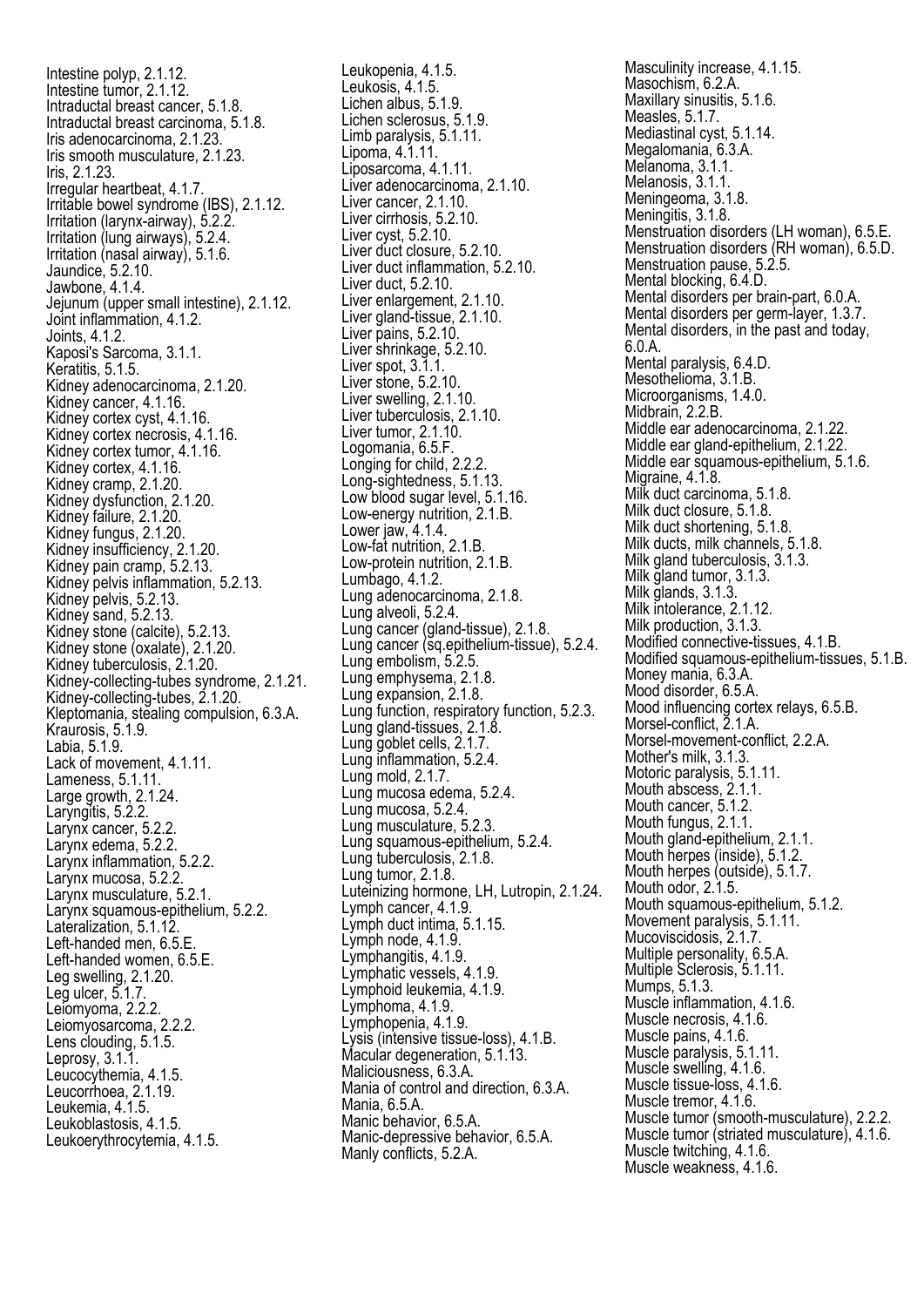Mycobacteria, 1.4.0. Mycosis, 2.1.1. Myeloid leukemia, 4.1.5. Myocardial infarction, 4.1.7. Myocarditis, 4.1.7. Myoma, 2.2.B. Myopia, 5.1.13. Mytho constellation, 6.5.F. Mythomania, 6.5.F. Nail fungus, 3.1.1. Narcissism, 6.3.A. Nasal cavity gland-epithelium, 2.1.1. Nasal congestion, 5.1.6. Nasal mucosa inflammation, 5.1.6. Nasal mucus, 5.1.6. Nasal polyp, 2.1.1. Nausea attack, 5.1.15. Necrosis, 4.1.B. Needs of the birthing woman, 2.2.2. Nephritis, 4.1.16. Nephroblastoma, 4.1.16. Nerve entrapment, 4.1.2. Nettle rash, 5.1.7. Neurinoma, 3.1.9. Neurodermatitis, 5.1.7. Neurofibroma, 3.1.9. Neurofibromatosis, 3.1.9. Neuroglioma, 3.1.9. Neutropenia, 4.1.9. Night sweats, 2.1.B. Nipple, 5.1.8. Nodular goiter, 2.1.4. Non-Hodgkin's lymphoma, 5.1.15. Normal hormonal state, 5.2.A. Nose allergy, 5.1.6. Nose bleeding, 4.1.8. Nose irritation, 5.1.6. Nympho constellation, 6.5.G. Obstructive cough, 5.2.3. Occipital constellation, 6.4.D. Ocular mucus drying during the night, 5.1.5. Ocular mucus, 5.1.5. Oliguria, 2.1.20. Omentum majus, 3.1.5. Omentum minus, 3.1.5. Omentum, 3.1.5. One falls in his dream, 6.5.F. One flies in his dream, 6.5.F. One-cyclic alteration, 1.2.2. Oopheritis, 4.1.14. Oral trush, 2.1.1. Orange colored urine, 5.2.13. Orchitis, 4.1.15. Organ part table of contents, A.3. Orientation disorder, 6.1.A. Osteolysis, 4.1.3. Osteoporosis, 4.1.3. Osteosarcoma, 4.1.3. Otitis media, 2.1.22. Otitis, SOM, 5.1.6. Our tissue-types, 1.3.5. Outburst of rage, 6.5.F. Outer skin, epidermis, 5.1.7. Outer-skin-scheme, 5.1.D. Outer-skin-sensitivity-scheme, 5.1.D. Ovary cancer, 4.1.14. Ovary cyst, 4.1.14.

Ovary inflammation, 4.1.14. Ovary, 4.1.14. Overedematization, 2.1.21. Overestimation compulsion, 6.3.A. Overnutrition, 4.1.11. Overweight, 4.1.11. Oxytocin, 2.1.24. Pain during urination, 5.2.14. Painful defecation, 5.2.12. Painful muscle twitching, 4.1.6. Painless muscle twitching, 5.1.11. Pains in the urinary tract, 5.2.14. Pains stinging in the corner of the eye, 5.1.13. Palpitation, 2.2.3. Pancreas adenocarcinoma, 2.1.11. Pancreas cirrhosis, 5.2.11. Pancreas cyst, 5.2.11. Pancreas duct closure, 5.2.11. Pancreas duct inflammation, 5.2.11. Pancreas duct, 5.2.11. Pancreas gland cancer, 2.1.11. Pancreas gland inflammation, 2.1.11. Pancreas gland, 2.1.11. Pancreas pains, 5.2.11. Pancreas squamous-epithelium tumor, 5.2.11. Pancreatitis (gland-tissue), 2.1.11. Pancreatitis (squamous-epithelium), 5.2.11. Pancreatomegaly, 5.2.11. Panic attack, 5.1.15. Paradonthosis, 4.1.4. Paralysis, 5.1.11. Paranasal sinus inflammation, 5.1.6. Paranoia, 6.4.D. Paranoid schizophrenia, 6.4.D. Parasitism, 6.3.A. Parkinson's symptom, 5.1.11. Parotid gland adenocarcinoma, 2.1.2. Parotid gland cancer, 2.1.2. Parotid gland ducts, 5.1.3. Parotid gland enlargement, 2.1.2. Parotid gland inflammation, 2.1.2. Parotid gland, 2.1.2. Parotis epidemica, 5.1.3. Parotitis, 2.1.2. Pathogenic agent misconception, 1.4.0. Penis, 5.1.9. Perception disorder, 6.1.A. Pericarditis, 3.1.7. Pericardium puncture, 3.1.7. Pericardium tamponade, effusion, 3.1.7. Pericardium thickening, 3.1.7. Pericardium, 3.1.7. Periodontitis, 4.1.4. Periodontosis, 4.1.4. Periostalgia, 5.1.10. Periosteum, 5.1.10. Peripheral glioma, 3.1.9. Peritendinitis, 4.1.2. Peritoneum mesothelioma, 3.1.4. Peritoneum omentum, 3.1.5. Peritoneum thickening, 3.1.4. Peritoneum, 3.1.4. Persecution fear constellation, 6.4.D. Persecution mania, 6.4.D. Phantom pains, 5.1.10. Phimosis, 5.1.9. Phobia, 6.4.D.

Pigment insufficiency, 5.1.7. Pimples, 3.1.1. Pituitary gland adenocarcinoma, 2.1.24. Pituitary gland adenoma, 2.1.24. Pituitary gland anterior lobe, 2.1.24. Pituitary gland insufficiency, 2.1.24. Pituitary gland, 2.1.24. Play-dead reflex, 5.1.11 Pleura mesothelioma, 3.1.6. Pleura puncture, 3.1.6. Pleura, 3.1.6. Pleuritis, 3.1.6. Pneumonia, 5.2.4. Polyarthritis, 4.1.2. Polycystic kidney, 4.1.16. Polycystic ovary, 4.1.14. Polycythemia, 4.1.5. Polyglobulia, 4.1.5. Postmortal constellation, 6.5.G. Pregnancy, 4.1.13. Premature birth, 4.1.13. Primary, secondary GTZ-conflicts, 6.5.C. Problem-free birth, 2.2.2. Production compulsion, 6.3.A. Profitmania, 6.3.A. Progesteron, 5.2.A. Prolactin, lactotropic hormone, LTH, 2.1.24. Prolapsed intervertebral disc, 4.1.2. Prostate adenocarcinoma, 2.1.18. Prostate cancer, 2.1.18. Prostate enlargement, 2.1.18. Prostate gland adenocarcinoma, 2.1.18. Prostate gland-tissue, 2.1.18. Prostate hyperplasia, 2.1.18. Prostate inflammation, 2.1.18. Prostate swelling, 2.1.18. Prostatitis, 2.1.18 Protection of expectant mothers, 4.1.13. Protective membrane tissues, 3.1.B. Protein loss, 2.1.20. Proteinuria, 2.1.20. Pruritus, 5.1.7. PSA value, 2.1.18. Pseudoanemia, 4.1.5. Psoriasis, 5.1.7. Psyche-Brain-Organ unity, 1.1.0. Psychopathic behavior, 6.2.A. Pulmonary aspergillosis, 2.1.8. Pulmonary atelectasis, 2.1.7. Pupil difference, 2.1.23. Purpose of the organ Atlas, A.5. Purulent middle ear inflammation, 2.1.22. Purulent white flow, 2.1.19. Pylorus squamous-epithelium, 5.2.9. Pyrosis, 5.2.9. Queasiness, 1.2.1. Rabies, 6.5.F. Rails, 1.2.3. Rapid heartbeat, 5.2.5. Rash, 5.1.7. Rashes on the genitalia, 5.1.9. RCA, recurring conflict-activity, 1.2.2. Recklinghausen symptom, 3.1.9. Rectum bleeding, 2.1.15. Rectum cancer, 5.2.12. Rectum gland-tissue, 2.1.15.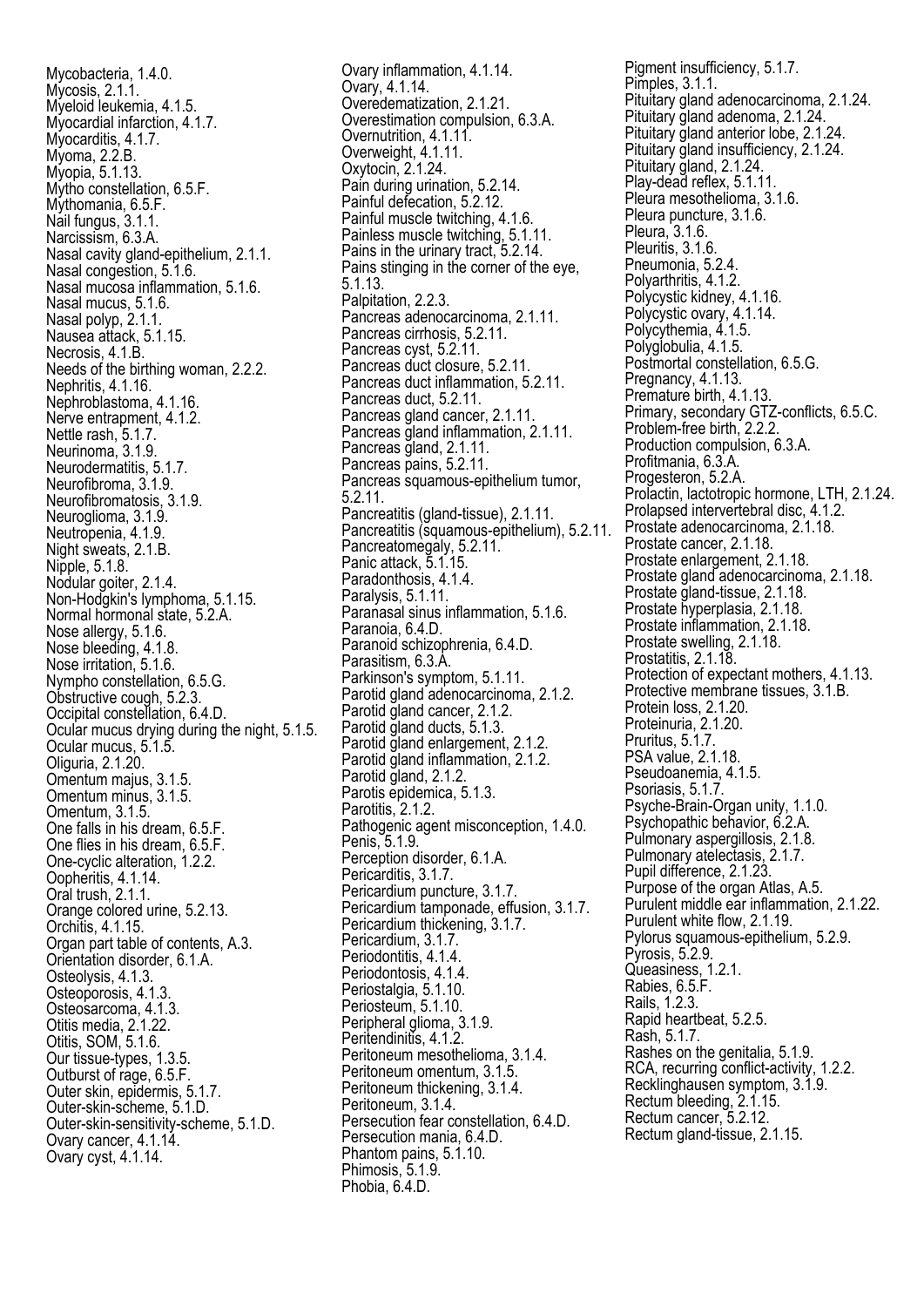Rectum mucosa, 5.2.12. Rectum opening ulcer, 5.2.12. Rectum ulcer, 5.2.12. Red blood cells, 4.1.5. Red skin spot with many blood vessels, 4.1.8. Red urine, 5.2.13. Reduced urine excretion, 2.1.20. Reflux, 5.1.4. Relapses, conflict-reactivation, 1.2.3. Representation mania, 6.3.A. Reproducibility of the nature laws, 1.2.5. Rescue mania, 6.3.A. Rescuer mania, 6.3.A. Retina detachment, 5.1.13. Retina, 5.1.13. Retinitis, 5.1.13. Retrosternal cyst, 5.1.14. Rhabdomyoma, 4.1.6. Rhabdomyosarcoma, 4.1.6. Rheumatism, 4.1.2. Rheumatoid arthritis, 4.1.2. Rheumatoid pains, 5.1.10. Rhinitis, 5.1.6. Right-handed men, 6.5.D. Right-handed women, 6.5.D. Ringing in the ears, 5.1.12. RLA, relapsing conflict-activity, 1.2.2. Round lung edema, 5.1.15. Rubula infans, rubeola infantum, 5.1.3. Sadism, 6.2.A. Saliva densification, 2.1.2. Saliva drying up, 2.1.2. Saliva overproduction, 2.1.2. Salivary duct inflammation, 5.1.3. Salivary gland cancer, 2.1.3. Salivary gland duct closure, 5.1.3. Salivary gland ducts, 5.1.3. Salivary gland enlargement, 2.1.3. Scale principle, 6.5.B. Scaly, itchy skin patches, 5.1.7. Schizophrenia, 6.5.A. Schwannom, 3.1.9. Sciatica, 4.1.2. Sclerosis multiplex, SM, 5.1.11. Sebaceous gland, 3.1.2. Second-wolf program, 6.5.A. Seeing hallucination, 6.4.D. Seemingly dead state, 5.2.7. Self-demonstration compulsion, 6.3.A. Self-evaluation-conflict, 4.1.A. Self-glorification, 6.3.A. Self-punishment, penance compulsion,  $6.5.F.$ Selling mania, 6.3.A. Semicircular archways, 5.1.12. Semi-GTZ-constellation, 6.5.B. Senile decay, 6.1.A. Senility, 6.1.A. Sense of coughing, 5.2.4. Sensitivity decrease, 5.1.D. Sensitivity increase, 5.1.D. Sensitivity-changes, 5.1.D. Sensoric hallucination, 5.1.7. Separation-conflict, 5.1.A. Serous middle ear inflammation, 5.1.6. Serous otitis media, 5.1.6. Sexual disinterest, 4.1.14. Sexual hormones, 5.2.A.

Sharp vision reduction, 5.1.13. Shingles, 3.1.2. Shivering, 1.2.1. Sickly fear, 6.4.D. Sigmoid colon adenocarcinoma, 2.1.15. Sigmoid colon cancer, 2.1.15. Sigmoid colon gland-epithelium, 2.1.15. Sigmoid colon polyp, 2.1.15. Sinusitis, 5.1.6. Skene gland, 5.1.9. Skin allergy, 5.1.7. Skin cancer, 3.1.1. Skin dryness, 5.1.7. Skin fungus, 3.1.1. Skin hardening, 3.1.9. Skin layer detachment, 5.1.7. Skin outgrowth, 3.1.9. Skin rash, 5.1.7. Skin redness, 5.1.7. Skin thickening, 3.1.1. Skin tuberculosis, 3.1.1. Sleeplessness, 1.2.1. Slow pulse, 5.2.7. Small cell bronchial carcinoma, 5.1.15. Small growth, 2.1.24. Small intestine bleeding, 2.1.12. Small intestine cancer, 2.1.12. Small intestine, 2.1.12. Small-brain constellation, 6.2.A. Smell-hallucination, 5.1.6. Smooth muscle thickening, 2.2.B. Smooth-muscle-tissues, 2.2.B. Smooth-musculature in the heart, 2.2.3. Sniffles, 5.1.6. Snotty nose, 5.1.6. Social separation-conflicts, 5.1.B. Soft brain membrane, 3.1.8. Somebody speaks loudly to himself, 6.5.F. Spastic cough, 5.2.3. Speaking loudly without an audience, 6.5.F. Speaking mania, 6.5.F. Speech disorder, 5.2.1. Speech musculature, 5.2.1. Spinal curvature, 4.1.2. Spinal membrane, 3.1.8. Spinal vertebrae, 4.1.3. Spleen cyst, 4.1.10. Spleen enlargement, 4.1.10. Spleen inflammation, 4.1.10. Spleen necrosis, 4.1.10. Spleen, 4.1.10. Splenitis, 4.1.10. Splenomegaly, 4.1.10. Spontaneous fainting, 5.1.D. Spontaneous nausea, 5.1.15. Spontaneous vomiting, 5.2.9. Squamous-epithelium inflammation, 5.1.B. Squamous-epithelium tissue-reduction, 1.3.2. Squinting inwards, 6.1.A. Squinting outwards, 6.1.A. St.Anthony's fire, red, inflamed skin, 4.1.1. Stabbing abdominal pain (liver), 5.2.10. Stabbing abdominal pain (pancreas), 5.2.11. Stabbing heart pain (vein), 5.2.5. Stabbing heart pains (artery), 5.2.7. Stenocardia (artery), 5.2.7. Stenocardia (vein), 5.2.5.

Stinky urine, 2.1.16. Stomach acid neutralization, 5.2.9. Stomach adenocarcinoma, 2.1.9. Stomach bleeding, 5.2.9. Stomach burning, 5.2.9. Stomach cancer (gland-epithelium), 2.1.9. Stomach cancer (sq.epithelium), 5.2.9. Stomach catarrh, 5.2.9. Stomach colic, 2.1.9. Stomach curvature (large), 2.1.9. Stomach curvature (small), 5.2.9. Stomach gland-epithelium, 2.1.9. Stomach pains, 5.2.9. Stomach squamous-epithelium, 5.2.9. Stomach tuberculosis, 2.1.9. Stomach ulcer, 5.2.9. Stomach upset, 2.1.9 Stopping of heart, 5.2.8. Strabismus divergens, 6.1.A. Striated muscles, 4.1.6. Striated musculature in the heart, 4.1.7. Struma nodosa, 2.1.4. Struma, 5.1.14. Stupid-child-behavior, 6.5.A. Stupidity, 6.1.A. Stupor, 6.1.A. Stuttering, 5.2.1. Subcutis, 3.1.1. Sublingual salivary glands, 2.1.3. Sudden hip pain, 4.1.2. Sunburn, 3.1.1. Superciliousness, 6.3.A. Swallowing difficulties, 5.1.4. Sweat glands, 3.1.2. Symbiosis, 1.4.0. Syphilis, 5.1.9. System of biological special-programs, 1.3.2. Table of the GTZ-conflict-impacts, 6.5.C. Tachyarrhythmia, 5.2.5. Tachycardia, 5.2.5. Tartar, 4.1.4. Tear gland ducts, 5.1.5. Tear glands, 2.1.23. Tears on the skin, 5.1.7. Tendinitis, 4.1.2. Tendon sheath, 4.1.2. Tendon, 4.1.2. Territorial hearing-cortex constellation, 6.5.G. Territorial separation-conflicts, 5.1.B. Testicle cancer, 4.1.15. Testicle cyst, 4.1.15. Testicle inflammation, 4.1.15. Testicle necrosis, 4.1.15. Testicles, 4.1.15. Testosterone, 5.2.A. The biological sense, 1.5.0. The five biological nature laws, 1.0.2. The syndrome, 2.1.21. Third GT-zone-conflict, 6.5.B. Thorax membrane inflammation, 3.1.6. Thorax membrane, 3.1.6. Thrombocytes, 4.1.10. Thrombocytopenia, 4.1.10. Thyroid adenocarcinoma, 2.1.4. Thyroid cyst, 5.1.14. Thyroid duct closure, 5.1.14. Thyroid duct squamous-epithelium, 5.1.14.